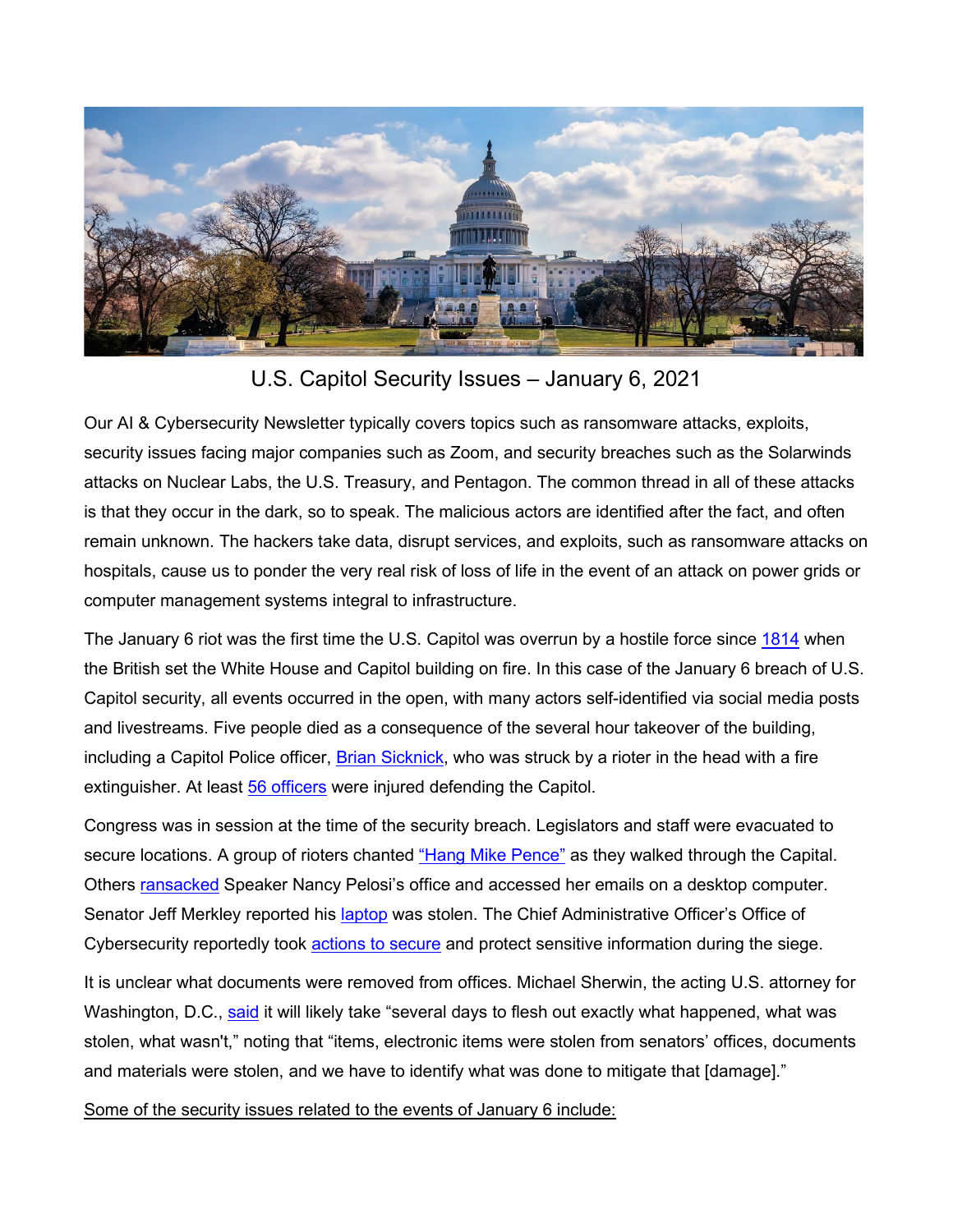Access to the Building – Rioters gained access to the building by force directly through entrances, using scaffolding to hoist themselves up a floor or two in order to break windows, scaling the building by turning metal barriers on their side and climbing them like ladders, and climbing walls without assistance.

Lack of Firewalls inside the Building; Secure Access Points – Rioters gained access all over the Capitol building including the Chambers and Member offices, created an opportunity to plant listening devices, bombs, damage sensitive documents, read/access sensitive documents

Ability to Bring Anything Inside – Items brought into the building included guns, weapons, tools, backpacks, cellphones, video cameras, zip ties, cigarettes and lighters. There was an opportunity to bring in anything inside, creating enhanced security risks including risk of fire. Social media posts referenced the desire to take hostages.

Ability to Take Anything Outside – Rioters stole a laptop and podium. They made recordings while in the building which may include sensitive information. They had the ability to take photos of all items in Member offices. Rioters has the opportunity to take documents, laptops, access computers in offices including email.

Communications – Throughout the siege, rioters had the ability to communicate with anyone, including each other, inside or outside the building, via cellphones and livestreams. They were able to access the internal telephone system. They accessed emails in Speaker Nancy Pelosi's office and could have sent harmful mass email communications. Rioters could have coordinated and mobilized other violence and riots at the U.S. Capitol and anywhere in the world.

Area around the Capitol was Not Secure- Presence of pipe bombs, napalm, molotav cocktails

Damaging Items – Ransacked offices, threw media equipment into a pile outside and tried to light it on fire

Capitol Police- There were photos and videos of Capitol Police moving barriers out of the way, motioning rioters to enter the building, and taking selfies with rioters. There are other photos and videos showing Capitol Police pushing back and punching rioters trying to move past barriers. Capitol Police Officer Brian Sicknick later died from injuries after a rioter hit him in the head with a fire extinguisher. Clearly, there were many officers fighting to protect the Capitol. There are questions regarding some members of the force and any effort to assist rioters.